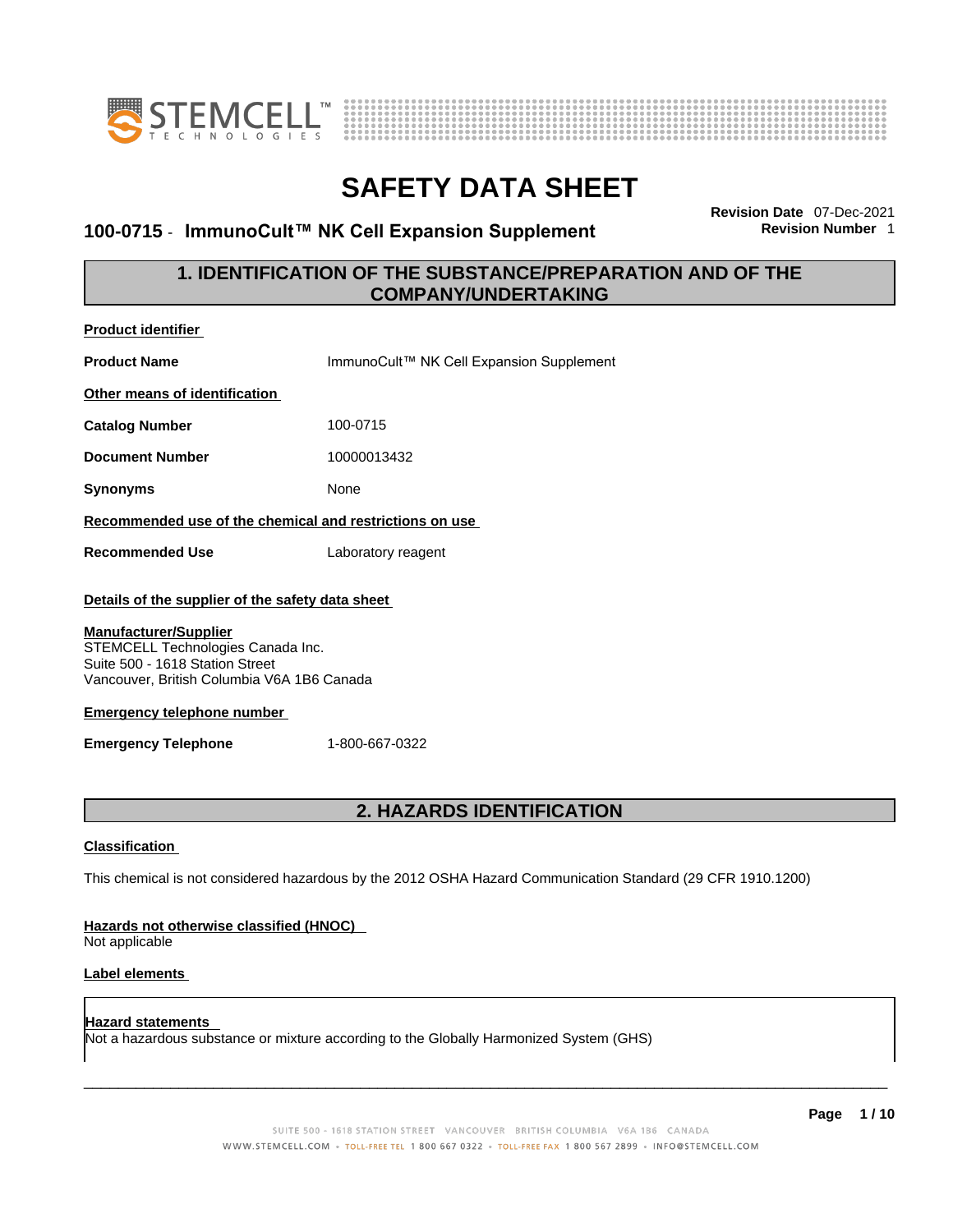



## \_\_\_\_\_\_\_\_\_\_\_\_\_\_\_\_\_\_\_\_\_\_\_\_\_\_\_\_\_\_\_\_\_\_\_\_\_\_\_\_\_\_\_\_\_\_\_\_\_\_\_\_\_\_\_\_\_\_\_\_\_\_\_\_\_\_\_\_\_\_\_\_\_\_\_\_\_\_\_\_\_\_\_\_\_\_\_\_\_\_\_\_\_ **Revision Date** 07-Dec-2021 **100-0715** - **ImmunoCult™ NK Cell Expansion Supplement Revision Number** 1

The product contains no substances which at their given concentration, are considered to be hazardous to health.

**Appearance** Clear **Physical state** Liquid

**Odor** No data available

**Other Information**  Not applicable

#### **Unknown acute toxicity** 0 % of the mixture consists of ingredient(s) of unknown toxicity

0 % of the mixture consists of ingredient(s) of unknown acute oral toxicity

0 % of the mixture consists of ingredient(s) of unknown acute dermal toxicity

0 % of the mixture consists of ingredient(s) of unknown acute inhalation toxicity (gas)

0 % of the mixture consists of ingredient(s) of unknown acute inhalation toxicity (vapor)

0 % of the mixture consists of ingredient(s) of unknown acute inhalation toxicity (dust/mist)

### **3. COMPOSITION/INFORMATION ON INGREDIENTS**

#### **Substance**

Not applicable.

#### **Mixture**

Not a hazardous substance or mixture according to the Globally Harmonized System (GHS)

\*The exact percentage (concentration) of composition has been withheld as a trade secret.

### **4. FIRST AID MEASURES**

#### **Description of first aid measures**

| <b>Inhalation</b>   | Remove to fresh air.                                                                                                    |
|---------------------|-------------------------------------------------------------------------------------------------------------------------|
| Eye contact         | Rinse thoroughly with plenty of water for at least 15 minutes, lifting lower and upper eyelids.<br>Consult a physician. |
| <b>Skin contact</b> | Wash skin with soap and water.                                                                                          |
| Ingestion           | Clean mouth with water and drink afterwards plenty of water.                                                            |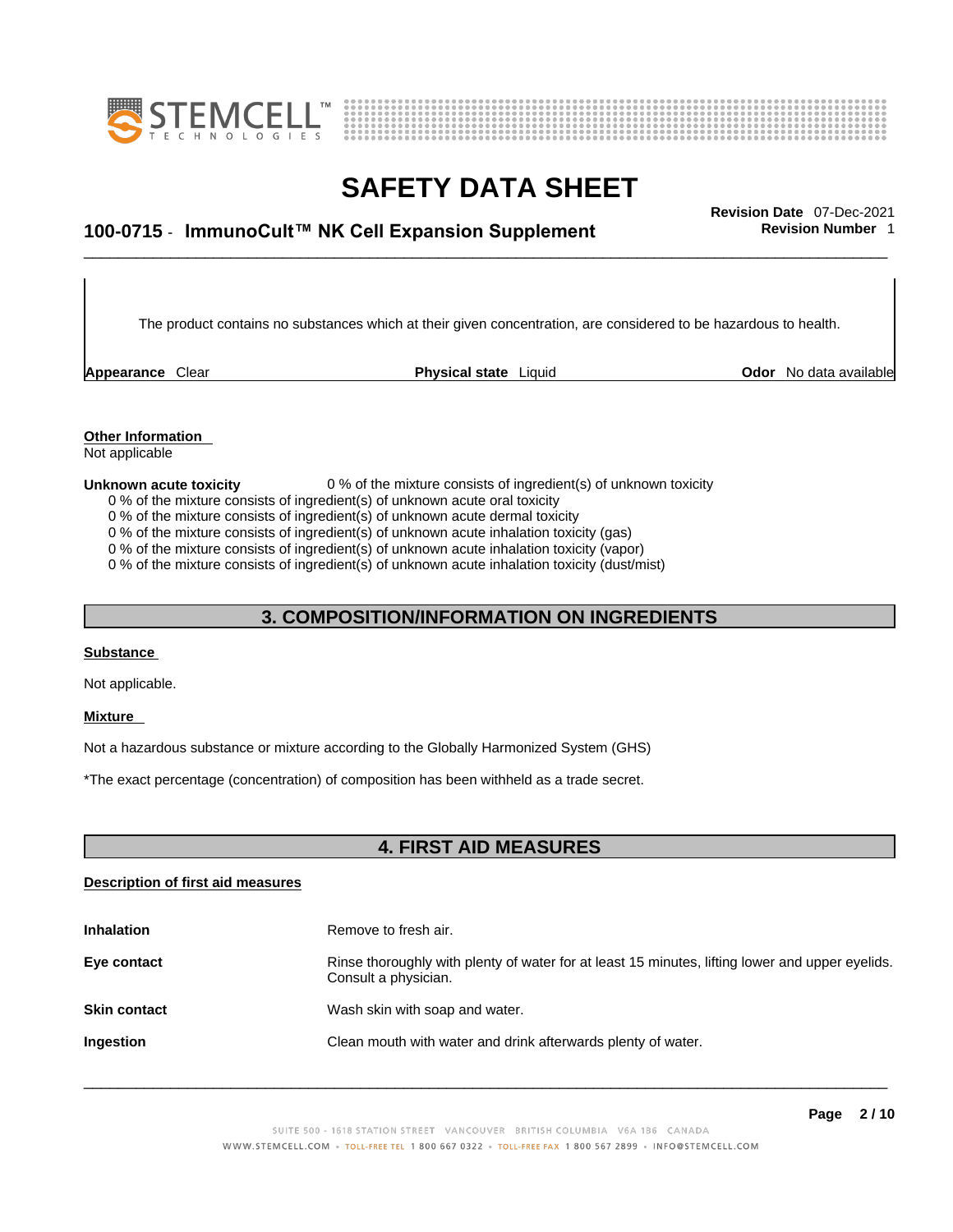



## \_\_\_\_\_\_\_\_\_\_\_\_\_\_\_\_\_\_\_\_\_\_\_\_\_\_\_\_\_\_\_\_\_\_\_\_\_\_\_\_\_\_\_\_\_\_\_\_\_\_\_\_\_\_\_\_\_\_\_\_\_\_\_\_\_\_\_\_\_\_\_\_\_\_\_\_\_\_\_\_\_\_\_\_\_\_\_\_\_\_\_\_\_ **Revision Date** 07-Dec-2021 **100-0715** - **ImmunoCult™ NK Cell Expansion Supplement Revision Number** 1

| Most important symptoms and effects, both acute and delayed                                                      |                                                                                                                                       |
|------------------------------------------------------------------------------------------------------------------|---------------------------------------------------------------------------------------------------------------------------------------|
| <b>Symptoms</b>                                                                                                  | No information available.                                                                                                             |
|                                                                                                                  | Indication of any immediate medical attention and special treatment needed                                                            |
| Note to physicians                                                                                               | Treat symptomatically.                                                                                                                |
|                                                                                                                  |                                                                                                                                       |
|                                                                                                                  | <b>5. FIRE-FIGHTING MEASURES</b>                                                                                                      |
| <b>Suitable Extinguishing Media</b>                                                                              | Use extinguishing measures that are appropriate to local circumstances and the<br>surrounding environment.                            |
| Unsuitable extinguishing media                                                                                   | CAUTION: Use of water spray when fighting fire may be inefficient.                                                                    |
| Specific hazards arising from the<br>chemical                                                                    | No information available.                                                                                                             |
| <b>Explosion data</b><br><b>Sensitivity to Mechanical Impact None.</b><br><b>Sensitivity to Static Discharge</b> | None.                                                                                                                                 |
| Special protective equipment for<br>fire-fighters                                                                | Firefighters should wear self-contained breathing apparatus and full firefighting turnout<br>gear. Use personal protection equipment. |

### **6. ACCIDENTAL RELEASE MEASURES**

### **Personal precautions, protective equipment and emergency procedures**

| <b>Personal precautions</b>                          | Ensure adequate ventilation.                                                         |  |
|------------------------------------------------------|--------------------------------------------------------------------------------------|--|
|                                                      |                                                                                      |  |
| <b>Environmental precautions</b>                     |                                                                                      |  |
| <b>Environmental precautions</b>                     | See Section 12 for additional Ecological Information.                                |  |
| Methods and material for containment and cleaning up |                                                                                      |  |
| <b>Methods for containment</b>                       | Prevent further leakage or spillage if safe to do so.                                |  |
| Methods for cleaning up                              | Pick up and transfer to properly labeled containers.                                 |  |
| Prevention of secondary hazards                      | Clean contaminated objects and areas thoroughly observing environmental regulations. |  |
|                                                      |                                                                                      |  |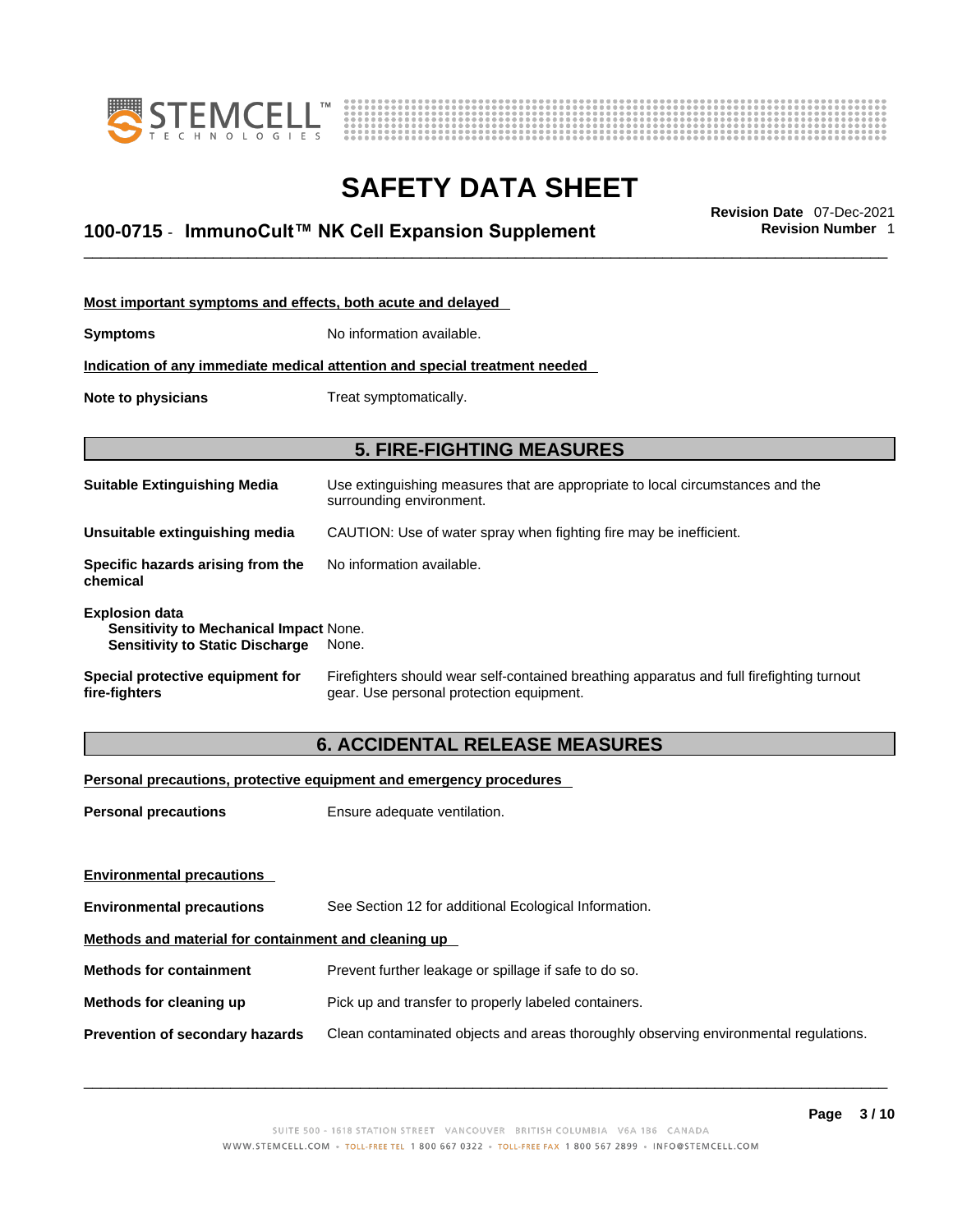



## \_\_\_\_\_\_\_\_\_\_\_\_\_\_\_\_\_\_\_\_\_\_\_\_\_\_\_\_\_\_\_\_\_\_\_\_\_\_\_\_\_\_\_\_\_\_\_\_\_\_\_\_\_\_\_\_\_\_\_\_\_\_\_\_\_\_\_\_\_\_\_\_\_\_\_\_\_\_\_\_\_\_\_\_\_\_\_\_\_\_\_\_\_ **Revision Date** 07-Dec-2021 **100-0715** - **ImmunoCult™ NK Cell Expansion Supplement Revision Number** 1

|                                                              | 7. HANDLING AND STORAGE                                                                                                                                                     |
|--------------------------------------------------------------|-----------------------------------------------------------------------------------------------------------------------------------------------------------------------------|
| <b>Precautions for safe handling</b>                         |                                                                                                                                                                             |
| Advice on safe handling                                      | Handle in accordance with good industrial hygiene and safety practice.                                                                                                      |
| Conditions for safe storage, including any incompatibilities |                                                                                                                                                                             |
| <b>Storage Conditions</b>                                    | Store in accordance with information listed on the Product Information Sheet (PIS).                                                                                         |
|                                                              |                                                                                                                                                                             |
|                                                              | 8. EXPOSURE CONTROLS/PERSONAL PROTECTION                                                                                                                                    |
| <b>Control parameters</b>                                    |                                                                                                                                                                             |
| <b>Exposure Limits</b>                                       | This product, as supplied, does not contain any hazardous materials with occupational<br>exposure limits established by the region specific regulatory bodies.              |
| <b>Appropriate engineering controls</b>                      |                                                                                                                                                                             |
| <b>Engineering controls</b>                                  | Showers<br>Eyewash stations<br>Ventilation systems.                                                                                                                         |
|                                                              | Individual protection measures, such as personal protective equipment                                                                                                       |
| <b>Eye/face protection</b>                                   | No special protective equipment required.                                                                                                                                   |
| Skin and body protection                                     | No special protective equipment required.                                                                                                                                   |
| <b>Respiratory protection</b>                                | No protective equipment is needed under normal use conditions. If exposure limits are<br>exceeded or irritation is experienced, ventilation and evacuation may be required. |
| <b>General hygiene considerations</b>                        | Handle in accordance with good industrial hygiene and safety practice.                                                                                                      |

### **9. PHYSICAL AND CHEMICAL PROPERTIES**

**Information on basic physical and chemical properties Physical state** Liquid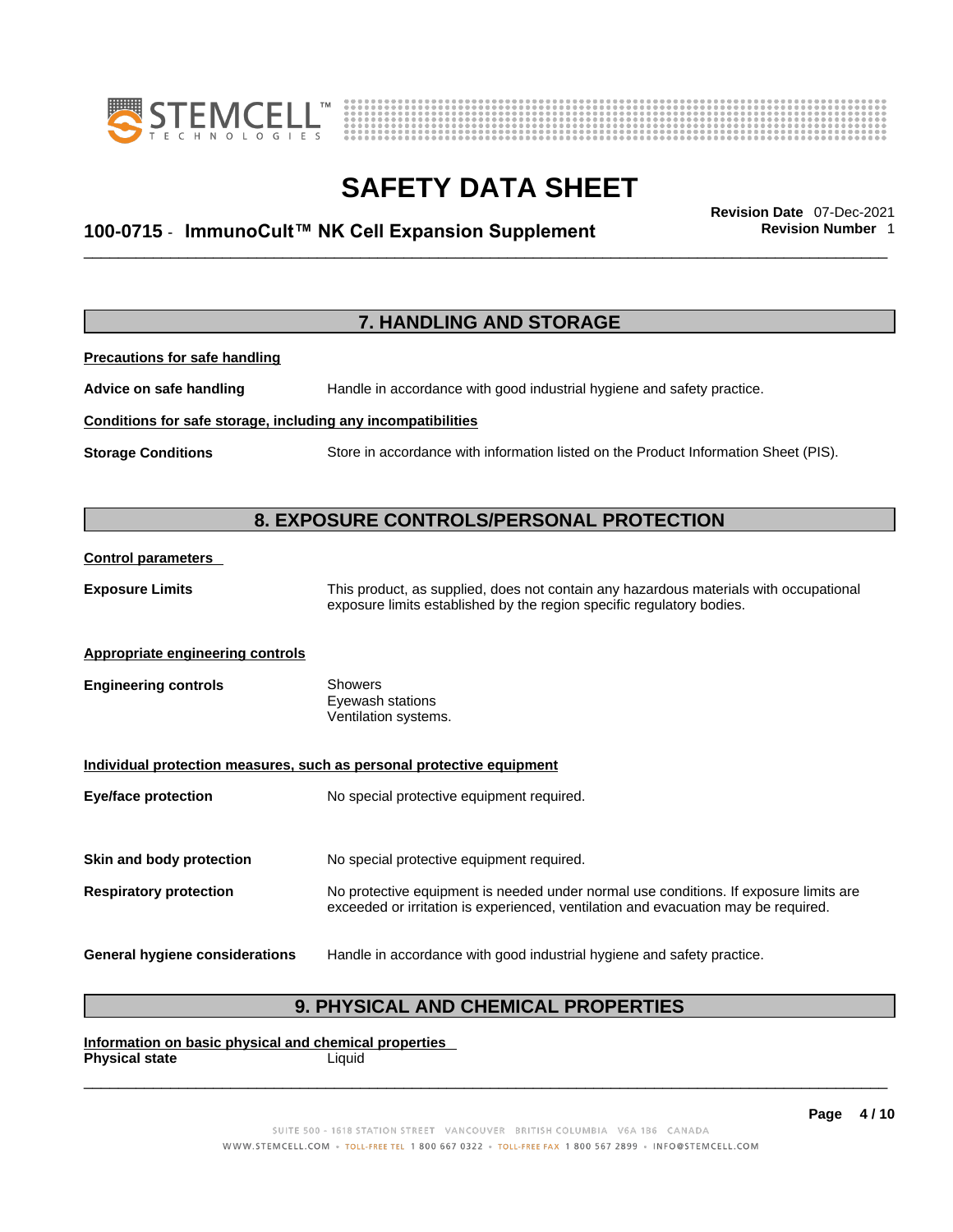



## \_\_\_\_\_\_\_\_\_\_\_\_\_\_\_\_\_\_\_\_\_\_\_\_\_\_\_\_\_\_\_\_\_\_\_\_\_\_\_\_\_\_\_\_\_\_\_\_\_\_\_\_\_\_\_\_\_\_\_\_\_\_\_\_\_\_\_\_\_\_\_\_\_\_\_\_\_\_\_\_\_\_\_\_\_\_\_\_\_\_\_\_\_ **Revision Date** 07-Dec-2021 **100-0715** - **ImmunoCult™ NK Cell Expansion Supplement Revision Number** 1

**Appearance Clear** 

**Explosive properties**<br> **Oxidizing properties**<br> **Oxidizing properties**<br> **No information available Oxidizing properties pH**<br> **No data available** Mome known<br> **No data available** Mome known<br>
None known **Melting point / freezing point** No data available<br> **Boiling point / boiling range** No data available **Boiling point / boiling range** No data available **None known**<br>
No data available **None known**<br>
None known **Evaporation rate Cone Cone Access Mone Cone Cone Cone Access Provident Cone Cone Access Provident Cone known**<br> **Flammability (solid. gas)** No data available Cone Cone Known **Flammability (solid, gas)** No data available None known **Flammability Limit in Air None known None known Upper flammability limit:** No data available **Lower flammability limit:** No data available **Vapor pressure** 1980 in the Modata available 1980 in the known None known<br> **Vapor density** 1980 in the None Known None known None known **Vapor density** No data available None known **Relative density Water solubility** No data available None known **Solubility in other solvents** No data available None known **Partition coefficient**<br> **Autoignition temperature**<br>
No data available None Known<br>
None known **Autoignition temperature** Mo data available Mone known<br> **Decomposition temperature** No data available None known **Decomposition temperature** No data available<br> **Kinematic viscosity** No data available **Kinematic viscosity No data available None known**<br> **Discussible No data available None known**<br>
None known **Dynamic viscosity No data available None known** 

**Other Information** 

**Color Color Color Color Color Color Color Color Color Color Color Color Color Color Color Color Color Color Color Color Color Color Color Color Color Color Color Color Odor No data available**<br> **Odor threshold No data available** No data available

**No data available** 

**Softening point**<br> **Molecular weight**<br> **Molecular weight**<br> **Molecular weight**<br> **Molecular weight No information available Molecular formula** No information available **VOC Content (%)**<br> **Content (%)**<br>
No information available<br>
No information available **No information available Bulk density No information available** 

#### **Property Remarks • Remarks • Remarks • Remarks • Remarks • Remarks • Remarks • Method**

### **10. STABILITY AND REACTIVITY**

| Reactivity                                                              | No information available.                                 |
|-------------------------------------------------------------------------|-----------------------------------------------------------|
| Chemical stability                                                      | Stable under recommended transport or storage conditions. |
| <b>Possibility of hazardous reactions</b> None under normal processing. |                                                           |
| <b>Conditions to avoid</b>                                              | None known based on information supplied.                 |
| Incompatible materials                                                  | None known based on information supplied.                 |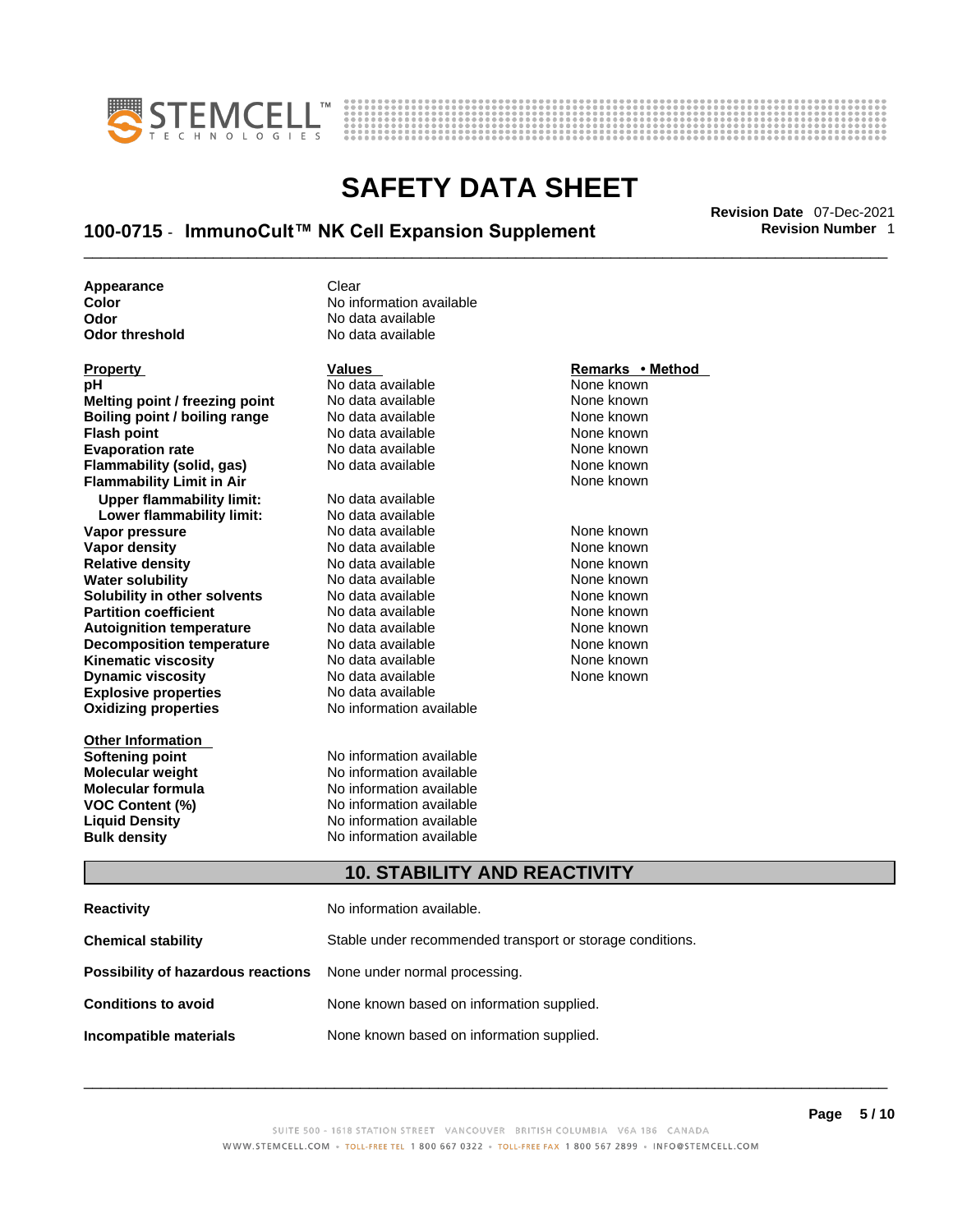



## \_\_\_\_\_\_\_\_\_\_\_\_\_\_\_\_\_\_\_\_\_\_\_\_\_\_\_\_\_\_\_\_\_\_\_\_\_\_\_\_\_\_\_\_\_\_\_\_\_\_\_\_\_\_\_\_\_\_\_\_\_\_\_\_\_\_\_\_\_\_\_\_\_\_\_\_\_\_\_\_\_\_\_\_\_\_\_\_\_\_\_\_\_ **Revision Date** 07-Dec-2021 **100-0715** - **ImmunoCult™ NK Cell Expansion Supplement Revision Number** 1

**Hazardous decomposition products** None known based on information supplied.

### **11. TOXICOLOGICAL INFORMATION**

**Information on likely routes of exposure**

**Product Information**

| Specific test data for the substance or mixture is not available.                                                                                                                                                                                                                                                           |
|-----------------------------------------------------------------------------------------------------------------------------------------------------------------------------------------------------------------------------------------------------------------------------------------------------------------------------|
| Specific test data for the substance or mixture is not available.                                                                                                                                                                                                                                                           |
| Specific test data for the substance or mixture is not available.                                                                                                                                                                                                                                                           |
| Specific test data for the substance or mixture is not available.                                                                                                                                                                                                                                                           |
| Symptoms related to the physical, chemical and toxicological characteristics                                                                                                                                                                                                                                                |
| No information available.                                                                                                                                                                                                                                                                                                   |
|                                                                                                                                                                                                                                                                                                                             |
| 0 % of the mixture consists of ingredient(s) of unknown toxicity<br>0 % of the mixture consists of ingredient(s) of unknown acute oral toxicity<br>0 % of the mixture consists of ingredient(s) of unknown acute dermal toxicity<br>0 % of the mixture consists of ingredient(s) of unknown acute inhalation toxicity (gas) |
|                                                                                                                                                                                                                                                                                                                             |

0 % of the mixture consists of ingredient(s) of unknown acute inhalation toxicity (vapor)

0 % of the mixture consists of ingredient(s) of unknown acute inhalation toxicity (dust/mist)

Product Information

### **Delayed and immediate effects as well as chronic effects from short and long-term exposure**

| <b>Skin corrosion/irritation</b>                                | No information available. |
|-----------------------------------------------------------------|---------------------------|
| <b>Product Information</b>                                      |                           |
| Serious eye damage/eye irritation<br><b>Product Information</b> | No information available. |
|                                                                 |                           |
| <b>Respiratory or skin sensitization</b>                        | No information available. |
| <b>Product Information</b>                                      |                           |
| <b>Germ cell mutagenicity</b>                                   | No information available. |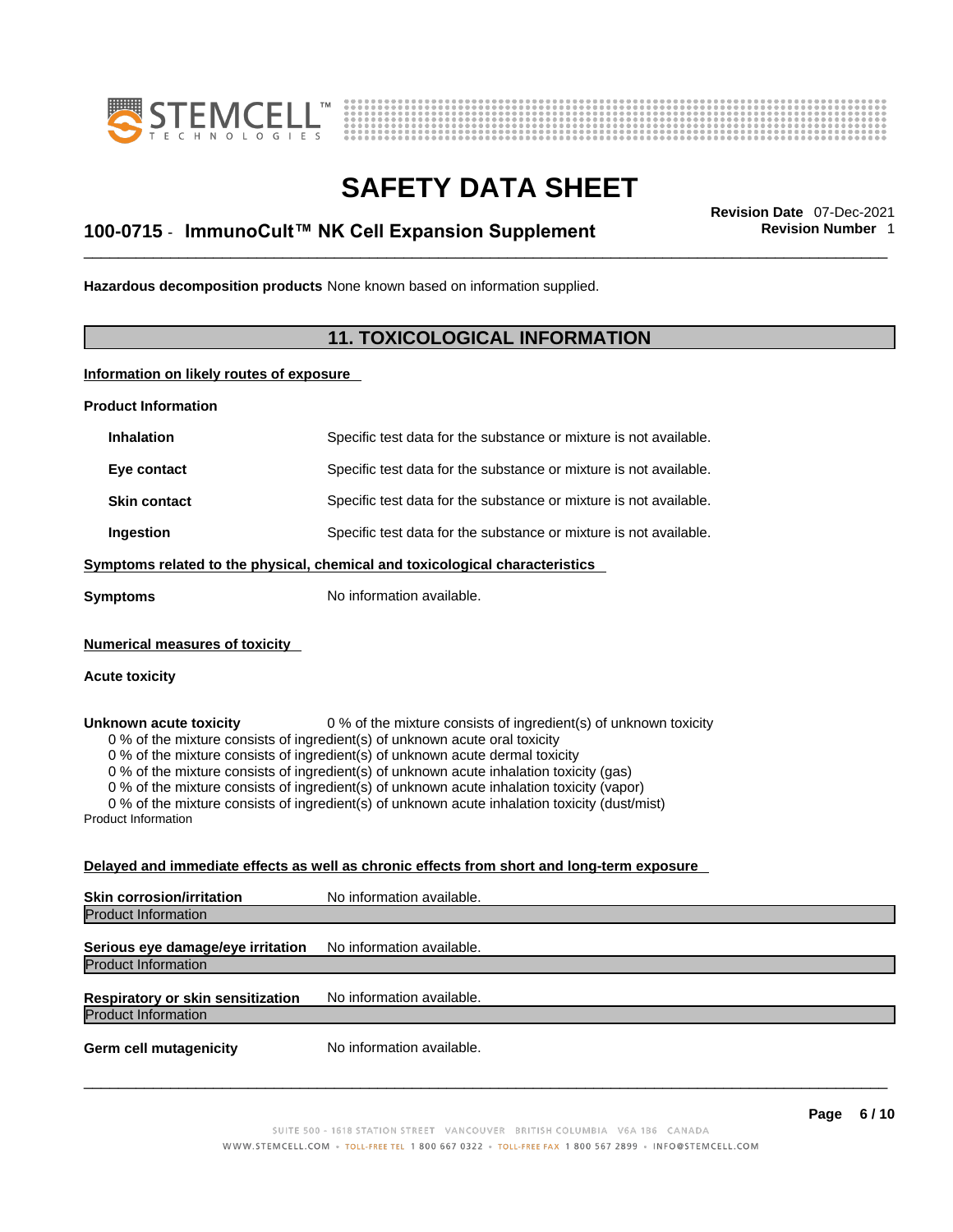



## \_\_\_\_\_\_\_\_\_\_\_\_\_\_\_\_\_\_\_\_\_\_\_\_\_\_\_\_\_\_\_\_\_\_\_\_\_\_\_\_\_\_\_\_\_\_\_\_\_\_\_\_\_\_\_\_\_\_\_\_\_\_\_\_\_\_\_\_\_\_\_\_\_\_\_\_\_\_\_\_\_\_\_\_\_\_\_\_\_\_\_\_\_ **Revision Date** 07-Dec-2021 **100-0715** - **ImmunoCult™ NK Cell Expansion Supplement Revision Number** 1

| <b>Product Information</b><br>No information available.<br>No information available.<br><b>Product Information</b><br>No information available.<br><b>Product Information</b><br>No information available.<br><b>Product Information</b><br>No information available.<br><b>12. ECOLOGICAL INFORMATION</b> |  |
|------------------------------------------------------------------------------------------------------------------------------------------------------------------------------------------------------------------------------------------------------------------------------------------------------------|--|
| Carcinogenicity                                                                                                                                                                                                                                                                                            |  |
| <b>Reproductive toxicity</b><br><b>STOT - single exposure</b>                                                                                                                                                                                                                                              |  |
|                                                                                                                                                                                                                                                                                                            |  |
|                                                                                                                                                                                                                                                                                                            |  |
| <b>STOT - repeated exposure</b><br><b>Aspiration hazard</b>                                                                                                                                                                                                                                                |  |
|                                                                                                                                                                                                                                                                                                            |  |
|                                                                                                                                                                                                                                                                                                            |  |
|                                                                                                                                                                                                                                                                                                            |  |
|                                                                                                                                                                                                                                                                                                            |  |
|                                                                                                                                                                                                                                                                                                            |  |
|                                                                                                                                                                                                                                                                                                            |  |
|                                                                                                                                                                                                                                                                                                            |  |
|                                                                                                                                                                                                                                                                                                            |  |
| <b>Ecotoxicity</b><br><b>Product Information</b>                                                                                                                                                                                                                                                           |  |
|                                                                                                                                                                                                                                                                                                            |  |
| No information available.<br><b>Persistence and degradability</b>                                                                                                                                                                                                                                          |  |
| <b>Bioaccumulation</b><br>There is no data for this product.                                                                                                                                                                                                                                               |  |
|                                                                                                                                                                                                                                                                                                            |  |
| No information available.<br><b>Other adverse effects</b>                                                                                                                                                                                                                                                  |  |
|                                                                                                                                                                                                                                                                                                            |  |
|                                                                                                                                                                                                                                                                                                            |  |
| <b>13. DISPOSAL CONSIDERATIONS</b>                                                                                                                                                                                                                                                                         |  |
| Waste treatment methods                                                                                                                                                                                                                                                                                    |  |
| Waste from residues/unused<br>Dispose of in accordance with local regulations. Dispose of waste in accordance with<br>environmental legislation.<br>products                                                                                                                                               |  |
|                                                                                                                                                                                                                                                                                                            |  |

### **14. TRANSPORT INFORMATION**

DOT Not regulated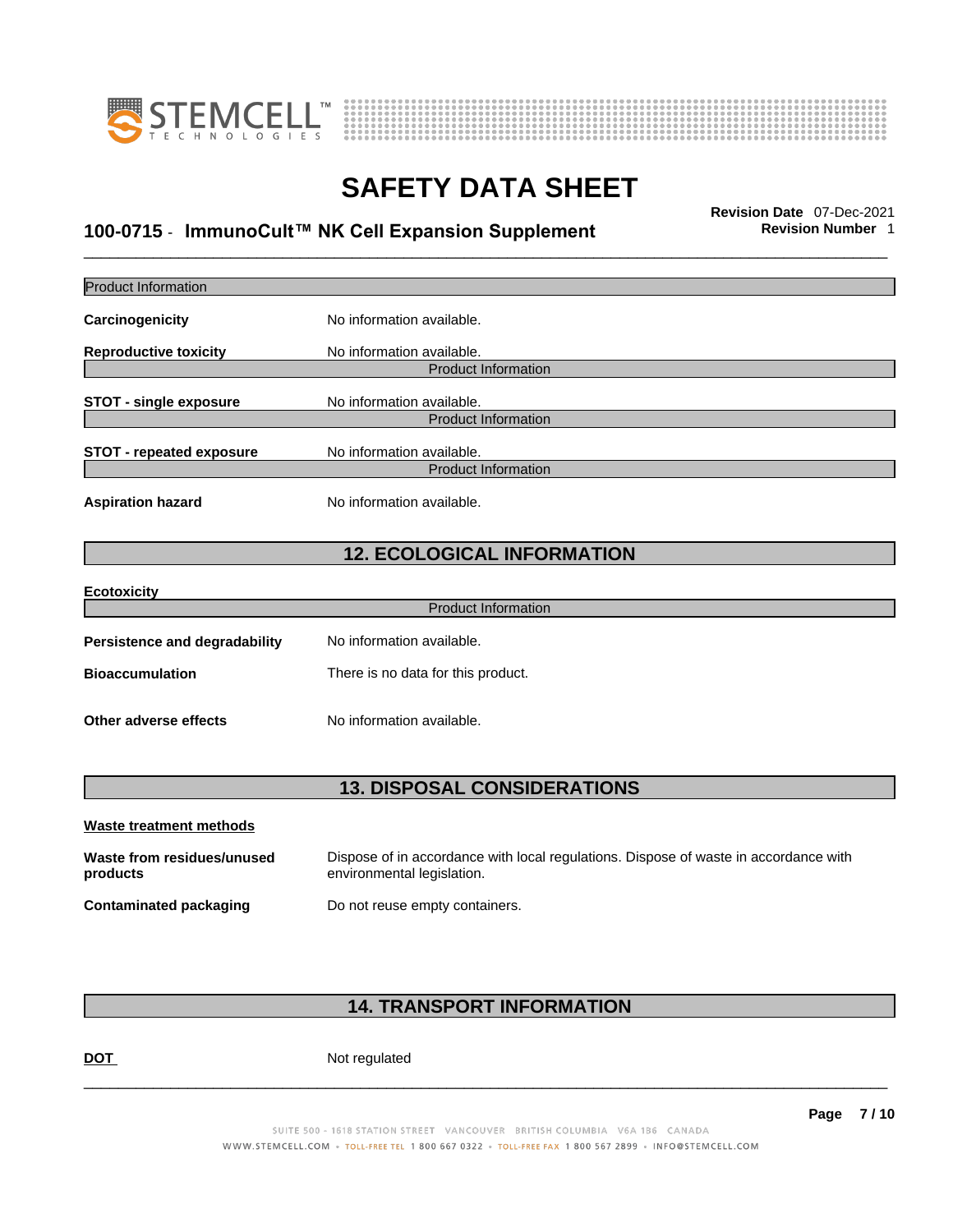



## \_\_\_\_\_\_\_\_\_\_\_\_\_\_\_\_\_\_\_\_\_\_\_\_\_\_\_\_\_\_\_\_\_\_\_\_\_\_\_\_\_\_\_\_\_\_\_\_\_\_\_\_\_\_\_\_\_\_\_\_\_\_\_\_\_\_\_\_\_\_\_\_\_\_\_\_\_\_\_\_\_\_\_\_\_\_\_\_\_\_\_\_\_ **Revision Date** 07-Dec-2021 **100-0715** - **ImmunoCult™ NK Cell Expansion Supplement Revision Number** 1

| TDG         | Not regulated |
|-------------|---------------|
| <b>MEX</b>  | Not regulated |
| ICAO (air)  | Not regulated |
| <b>IATA</b> | Not regulated |
| <b>IMDG</b> | Not regulated |
| <b>RID</b>  | Not regulated |
| <b>ADR</b>  | Not regulated |
| <b>ADN</b>  | Not regulated |
|             |               |

### **15. REGULATORY INFORMATION**

| <b>International Inventories</b> |                 |
|----------------------------------|-----------------|
| <b>TSCA</b>                      | Complies        |
| <b>DSL/NDSL</b>                  | Complies        |
| <b>EINECS/ELINCS</b>             | Complies        |
| <b>ENCS</b>                      | Does not comply |
| <b>IECSC</b>                     | Complies        |
| <b>KECL</b>                      | Does not comply |
| <b>PICCS</b>                     | Does not comply |
| <b>AICS</b>                      | Complies        |
|                                  |                 |

 **Legend:** 

 **TSCA** - United States Toxic Substances Control Act Section 8(b) Inventory

 **DSL/NDSL** - Canadian Domestic Substances List/Non-Domestic Substances List

 **EINECS/ELINCS** - European Inventory of Existing Chemical Substances/European List of Notified Chemical Substances

 **ENCS** - Japan Existing and New Chemical Substances

 **IECSC** - China Inventory of Existing Chemical Substances

 **KECL** - Korean Existing and Evaluated Chemical Substances

 **PICCS** - Philippines Inventory of Chemicals and Chemical Substances

 **AICS** - Australian Inventory of Chemical Substances

#### **US Federal Regulations**

#### **SARA 313**

Section 313 of Title III of the Superfund Amendments and Reauthorization Act of 1986 (SARA). This product does not contain any chemicals which are subject to the reporting requirements of the Act and Title 40 of the Code of Federal Regulations, Part 372.

| No |  |
|----|--|
| No |  |
|    |  |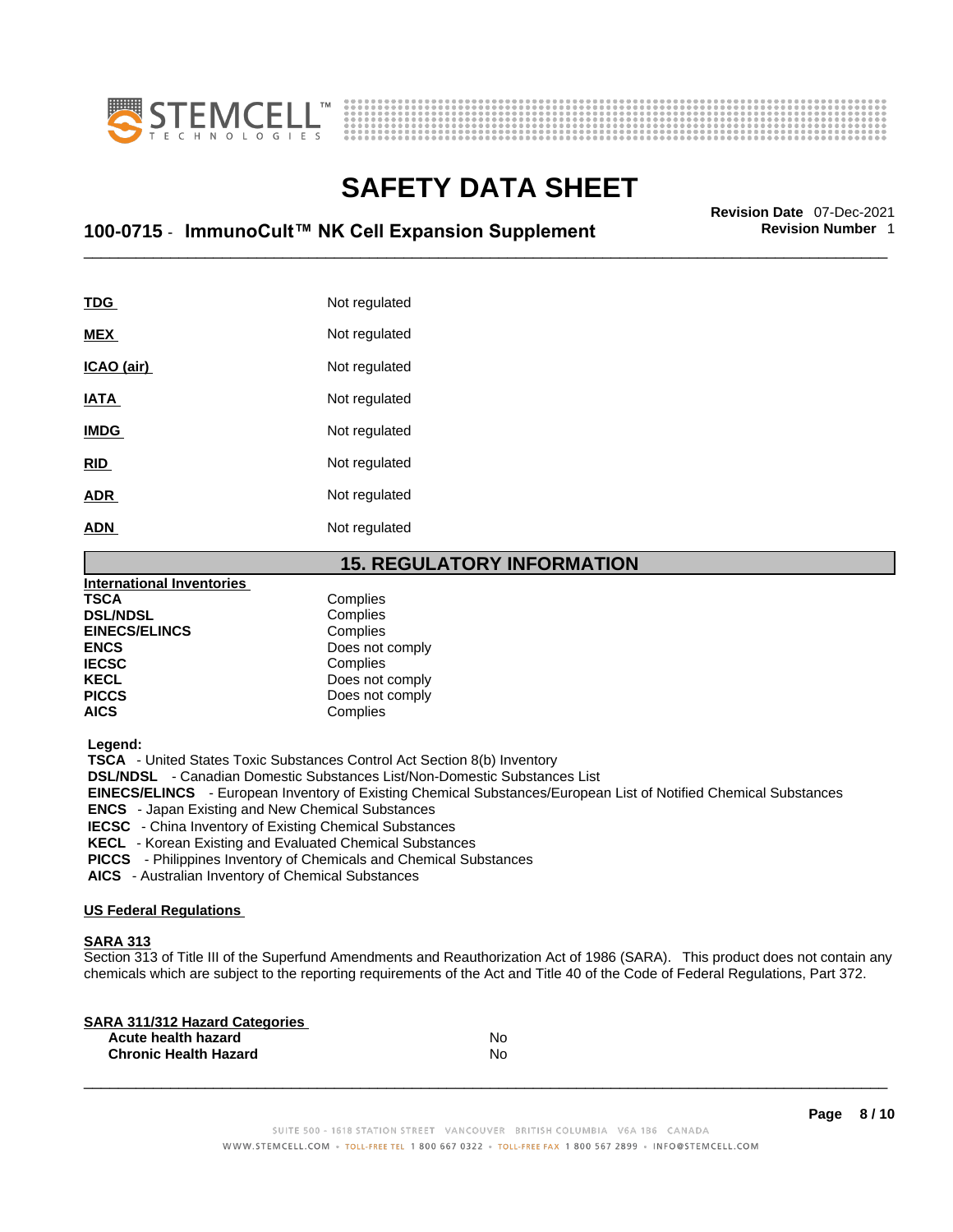



## \_\_\_\_\_\_\_\_\_\_\_\_\_\_\_\_\_\_\_\_\_\_\_\_\_\_\_\_\_\_\_\_\_\_\_\_\_\_\_\_\_\_\_\_\_\_\_\_\_\_\_\_\_\_\_\_\_\_\_\_\_\_\_\_\_\_\_\_\_\_\_\_\_\_\_\_\_\_\_\_\_\_\_\_\_\_\_\_\_\_\_\_\_ **Revision Date** 07-Dec-2021 **100-0715** - **ImmunoCult™ NK Cell Expansion Supplement Revision Number** 1

| <b>Fire hazard</b>                | No  |
|-----------------------------------|-----|
| Sudden release of pressure hazard | No  |
| <b>Reactive Hazard</b>            | No. |

#### **CWA** (Clean Water Act)

This product does not contain any substances regulated as pollutants pursuant to the Clean Water Act (40 CFR 122.21 and 40 CFR 122.42).

#### **CERCLA**

This material, as supplied, does not contain any substances regulated as hazardous substances under the Comprehensive Environmental Response Compensation and Liability Act (CERCLA) (40 CFR 302) or the Superfund Amendments and Reauthorization Act (SARA) (40 CFR 355). There may be specific reporting requirements at the local, regional, or state level pertaining to releases of this material.

#### **US State Regulations**

#### **California Proposition 65**

This product does not contain any Proposition 65 chemicals.

#### **U.S. State Right-to-Know Regulations**

#### **US State Regulations**

| Chemical name                         | New Jersey | Massachusetts | Pennsylvania |
|---------------------------------------|------------|---------------|--------------|
| Water<br>7732-18-5                    |            |               |              |
| Sodium Phosphate Dibasic<br>7558-79-4 |            |               |              |

#### **U.S. EPA Label Information**

**EPA Pesticide Registration Number** Not applicable

### **16. OTHER INFORMATION, INCLUDING DATE OF PREPARATION OF THE LAST REVISION**

**Prepared By, State Control. STEMCELL Technologies Canada Inc.** Cuality Control. STEMCELL Technologies Canada Inc.

**Revision Date** 07-Dec-2021

**Disclaimer**

**Revision Note** Noinformation available.

The information provided in this Safety Data Sheet is correct to the best of our knowledge, information and belief at the date of its publication. The information given is designed only as a guidance for safe handling, use, processing, storage,